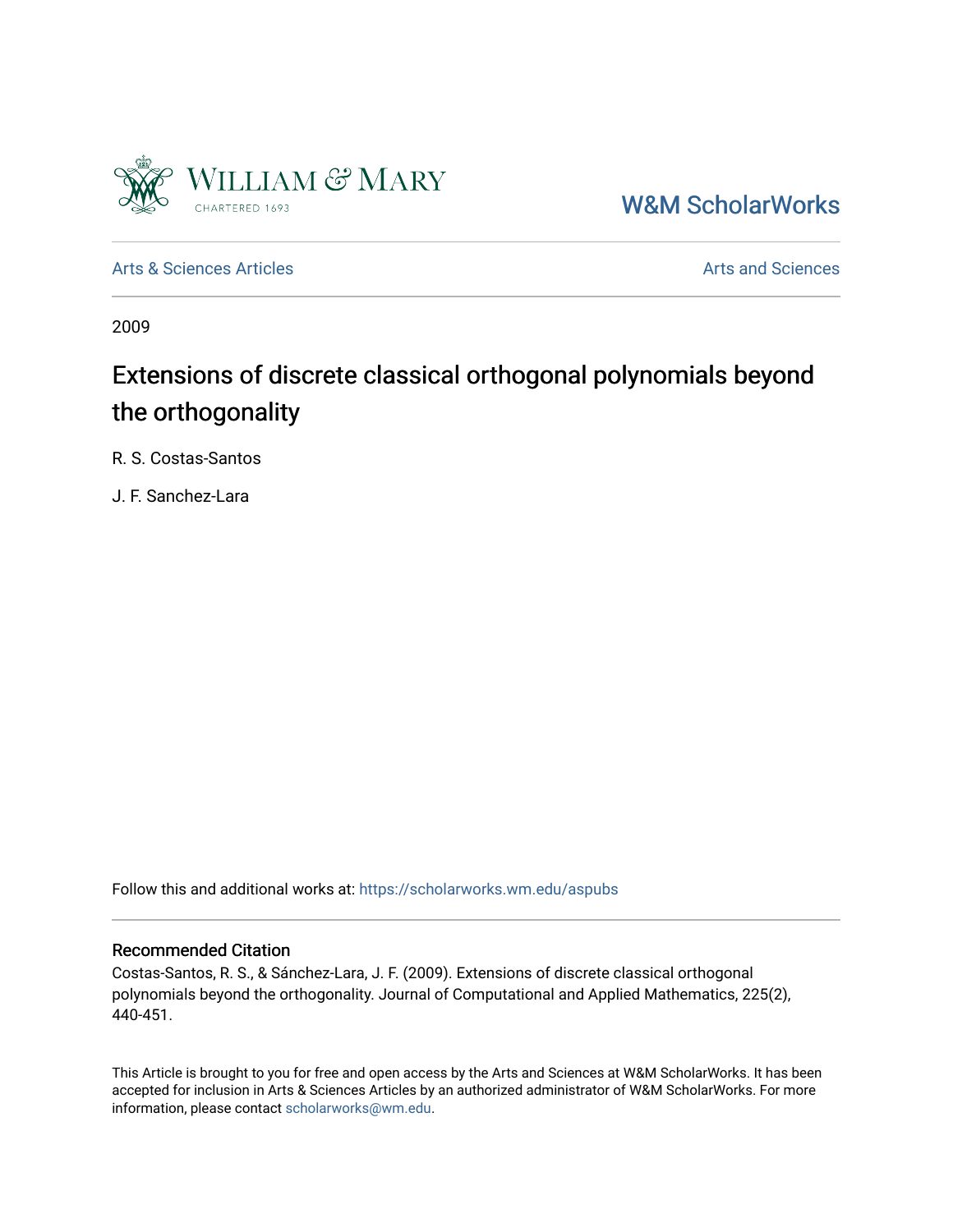

Contents lists available at [ScienceDirect](http://www.elsevier.com/locate/cam)

## Journal of Computational and Applied **Mathematics**



journal homepage: [www.elsevier.com/locate/cam](http://www.elsevier.com/locate/cam)

## Extensions of discrete classical orthogonal polynomials beyond the orthogonality

### R.S. Costas-Santos <sup>[a,](#page-1-0)[∗](#page-1-1)</sup>, J.F. Sánchez-Lara <sup>[b](#page-1-2)</sup>

<span id="page-1-2"></span><span id="page-1-0"></span><sup>a</sup> *Department of Mathematics, University of California, South Hall, Room 6607 Santa Barbara, CA 93106, USA* <sup>b</sup> *Universidad Politécnica de Madrid, Escuela Técnica Superior de Arquitectura, Departamento de Matemática Aplicada, Avda Juan de Herrera, 4. 28040 Madrid, Spain*

#### A R T I C L E I N F O

*Article history:* Received 5 November 2007

*MSC:* 33C45 42C05 34B24

*Keywords:* Classical orthogonal polynomials Inner product involving difference operators Non-standard orthogonality

#### **1. Introduction**

#### In the last decade some of the classical orthogonal polynomials with non-classical parameters have been provided with certain non-standard orthogonality. For instance, K. H. Kwon and L. L. Littlejohn, in [\[9\]](#page-12-0), established the orthogonality of the generalized Laguerre polynomials  $\{L_n^{(-k)}\}_{n\geq 0}, k\geq 1$ , with respect to the Sobolev inner product:

$$
\langle f, g \rangle = (f(0), f'(0), \ldots, f^{(k-1)}(0)) A \begin{pmatrix} g(0) \\ g'(0) \\ \vdots \\ g^{(k-1)}(0) \end{pmatrix} + \int_0^\infty f^{(k)}(x) g^{(k)}(x) e^{-x} dx,
$$

with *A* being a symmetric *k* × *k* real matrix. In [\[10\]](#page-12-1), the same authors showed that the Jacobi polynomials {*P* (−1,−1) *<sup>n</sup>* }*n*≥0, are orthogonal with respect to the inner product

$$
(f,g)_1 = d_1f(1)g(1) + d_2f(-1)g(-1) + \int_{-1}^1 f'(x)g'(x)dx,
$$

where  $d_1$  and  $d_2$  are real numbers.

*E-mail addresses:* [rscosa@gmail.com,](mailto:rscosa@gmail.com) [rcostassantos@wm.edu](mailto:rcostassantos@wm.edu) (R.S. Costas-Santos), [jlara@ual.es](mailto:jlara@ual.es) (J.F. Sánchez-Lara). *URL:* <http://www.rscosa.com> (R.S. Costas-Santos).

#### a b s t r a c t

It is well-known that the family of Hahn polynomials  $\{h_n^{\alpha,\beta}(x;N)\}_{n\geq 0}$  is orthogonal with respect to a certain weight function up to degree *N*. In this paper we prove, by using the three-term recurrence relation which this family satisfies, that the Hahn polynomials can be characterized by a ∆-Sobolev orthogonality for every *n* and present a factorization for Hahn polynomials for a degree higher than *N*.

We also present analogous results for dual Hahn, Krawtchouk, and Racah polynomials and give the limit relations among them for all  $n \in \mathbb{N}_0$ . Furthermore, in order to get these results for the Krawtchouk polynomials we will obtain a more general property of orthogonality for Meixner polynomials.

© 2008 Elsevier B.V. All rights reserved.

<span id="page-1-1"></span><sup>∗</sup> Corresponding address: Department of Mathematics, College of William and Mary, 23187 Williamsburg, VA, USA. Tel.: +1 757 903 6768; fax: +1 805 893 2385.

<sup>0377-0427/\$ –</sup> see front matter © 2008 Elsevier B.V. All rights reserved. [doi:10.1016/j.cam.2008.07.055](http://dx.doi.org/10.1016/j.cam.2008.07.055)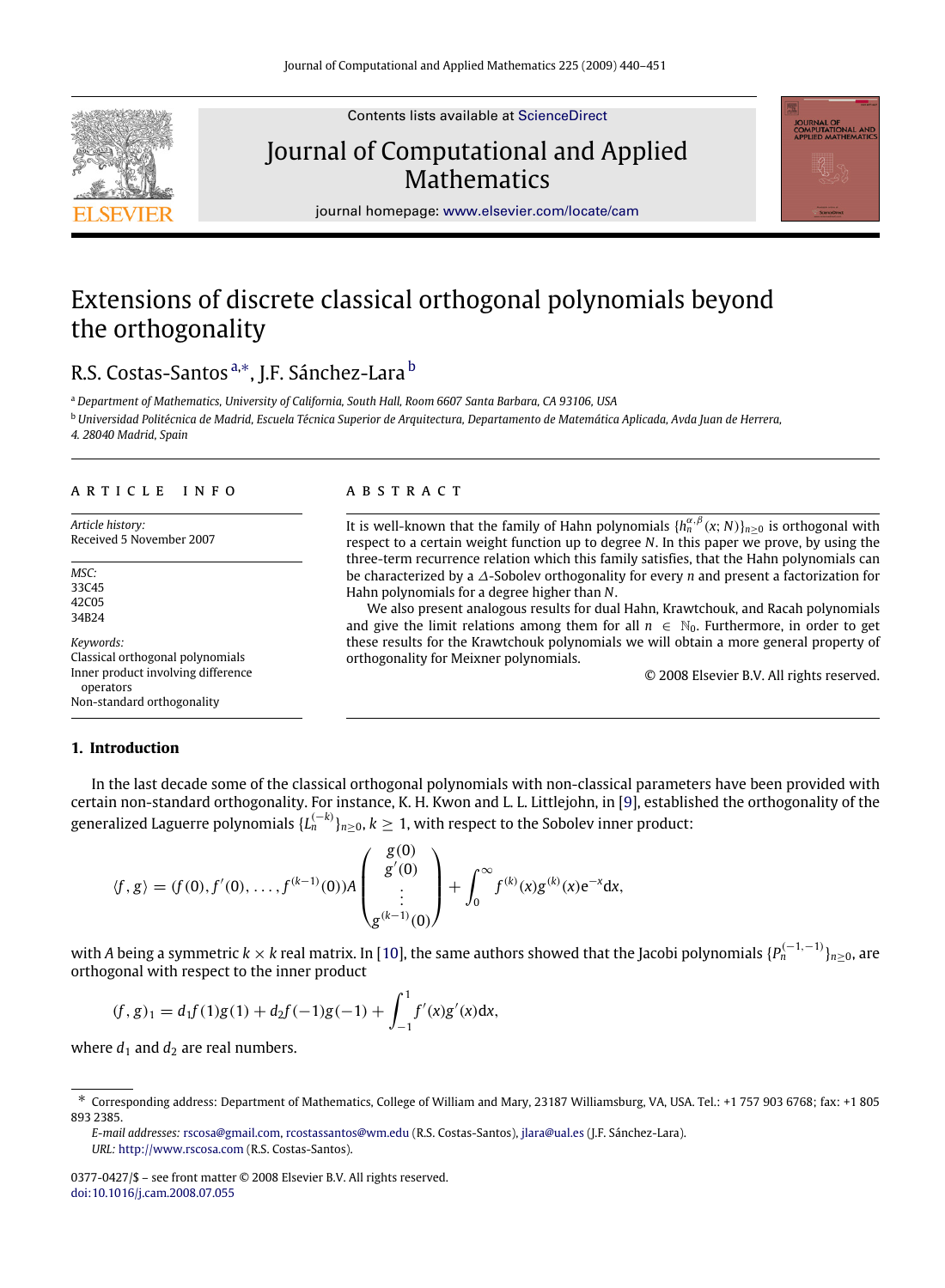Later, in [\[13\]](#page-12-2), T.E. Pérez and M.A. Piñar gave a unified approach to the orthogonality of the generalized Laguerre polynomials  $\{L_n^{(\alpha)}(x)\}_{n\ge0}$ , for any real value of the parameter  $\alpha$ , by proving their orthogonality with respect to a non-diagonal Sobolev inner product, whereas in [\[14\]](#page-12-3) they have shown how to use this orthogonality to obtain different properties of the generalized Laguerre polynomials.

M. Alfaro, M.L. Rezola, T.E. Pérez and M.A. Piñar have studied in [\[2\]](#page-11-0) sequences of polynomials which are orthogonal with respect to a Sobolev bilinear form defined by

<span id="page-2-0"></span>
$$
\mathcal{B}_{S}^{(N)} = (f(c), f'(c), \dots, f^{(N-1)}(c))A\begin{pmatrix} g(c) \\ g'(c) \\ \vdots \\ g^{(N-1)}(c) \end{pmatrix} + \langle \mathbf{u}, f^{(N)}g^{(N)} \rangle, \tag{1}
$$

where **u** is a quasidefinite linear functional,  $c \in \mathbb{R}$ , *N* is a positive integer, and *A* is a symmetric  $N \times N$  real matrix such that each of its principal submatrices is regular.

In particular, they deduced that Jacobi polynomials {*P* (−*N*,β)}*n*≥0, where *<sup>N</sup>* + β is not a negative integer, are orthogonal with respect to the bilinear form given in [\(1\),](#page-2-0) for **u** the Jacobi functional corresponding to the weight function  $\rho^{(0,\beta+N)}(x) =$  $(1 + x)^{\hat{\beta} + N}$  and  $c = 1$ .

The remaining cases for the Jacobi polynomials, i.e. both parameters,  $\alpha$  and  $\beta$ , negative integers, were considered in [\[3\]](#page-11-1) where they proved that such sequences satisfy a Sobolev orthogonality.

M. Álvarez de Morales, T.E. Pérez and M.A. Piñar in [\[7\]](#page-12-4) have studied the sequence of the monic Gegenbauer polynomials  ${C_n^{(-N+1/2)}\}_{n\geq 0}$ , where *N* is a positive integer. They have shown that this sequence is orthogonal with respect to a Sobolev inner product of the form

$$
(f,g)_S^{2N} = (F(1)|F(-1))A(G(1)|G(-1))^T + \int_{-1}^1 f^{(2N)}(x)g^{(2N)}(x)(1-x^2)^N dx,
$$

where

 $(F(1)|F(-1)) = (f(1), f'(1), \ldots, f^{(N-1)}(1), f'(-1), f'(-1), \ldots, f^{(N-1)}(-1)),$ 

*A* = *Q* <sup>−</sup><sup>1</sup>*D*(*Q* −1 ) T , *Q* is a non-singular matrix whose entries are the consecutive derivatives of the Gegenbauer polynomials evaluated at the points 1 and −1, and *D* is an arbitrary diagonal positive definite matrix.

M. Álvarez de Morales, T.E. Pérez, M.A. Piñar and A. Ronveaux in [\[8\]](#page-12-5) have studied the sequence of the monic Meixner polynomials  $\{M_n^{(\gamma,\mu)}\}_{n\geq0}$ , for  $0<\mu< 1$  and  $\gamma\in\R.$  They have shown that this sequence is orthogonal with respect to the inner product

$$
(f,g)_S^{(K,\gamma+K)} = \sum_{x=0}^{\infty} F(x) \Lambda^{(K)} G(x)^T \rho^{(\gamma+K,\mu)}(x), \quad x \in [0,\infty),
$$

where *K* is a non-negative integer,  $F(x) = (f(x), \Delta f(x), \ldots, \Delta^k f(x))$ ,  $\Delta$  and  $\nabla$  are, respectively, the finite forward and backward difference operators defined by

$$
\Delta f(x) = f(x+1) - f(x), \qquad \nabla f(x) = f(x) - f(x-1),
$$

 $\rho^{(\gamma+K,\mu)}$  denotes the weight function associated with the monic classical Meixner polynomials  $\{M_n^{(\gamma+K,\mu)}\}_{n\geq 0}$ , and  $\Lambda^{(K)}$  is a positive definite  $(K + 1) \times (K + 1)$  matrix, with  $K \ge \max\{0, -\gamma + 1\}$ . Usually, when the inner product is defined by using the difference operator instead the differential operator, the orthogonality is said to be of ∆-Sobolev type.

These examples suggest that the classical orthogonal polynomials with non-classical parameters can be provided with a Sobolev or a ∆-Sobolev orthogonality. Furthermore, as was pointed out in [\[15\]](#page-12-6), a Sobolev–Askey tableau should be established.

In this paper we study discrete classical orthogonal polynomials which exist only up to a certain degree. This happens for the Krawtchouk, Hahn, dual Hahn and Racah polynomials which satisfy a discrete orthogonality with a finite number of masses. These families exhibit this finite character in several ways since there is a negative integer as a denominator parameter in the hypergeometric representation. Also in the three-term recurrence relation

$$
xp_n = p_{n+1} + \beta_n p_n + \gamma_n p_{n-1}, \quad n = 0, 1, 2, \ldots
$$

there exists *M* such that  $\gamma_M = 0$ . But there are other ways to characterize the discrete classical orthogonal polynomials which, apparently, do not say anything about whether the sequence of polynomials is finite or infinite (see, for example, [\[1\]](#page-11-2)).

We show that these polynomials can be considered for degrees higher than *M*, in fact for all degrees, and the main properties still hold except the orthogonality. However, using difference properties of the polynomials, we find a ∆-Sobolev orthogonality of the form

$$
\langle f, g \rangle_{S} \coloneqq \langle \mathbf{u}_0, fg \rangle + \langle \mathbf{u}_1, (\Delta^M f)(\Delta^M g) \rangle,
$$

with respect to which the polynomials are characterized, where  $\mathbf{u}_0$  and  $\mathbf{u}_1$  are certain classical functionals.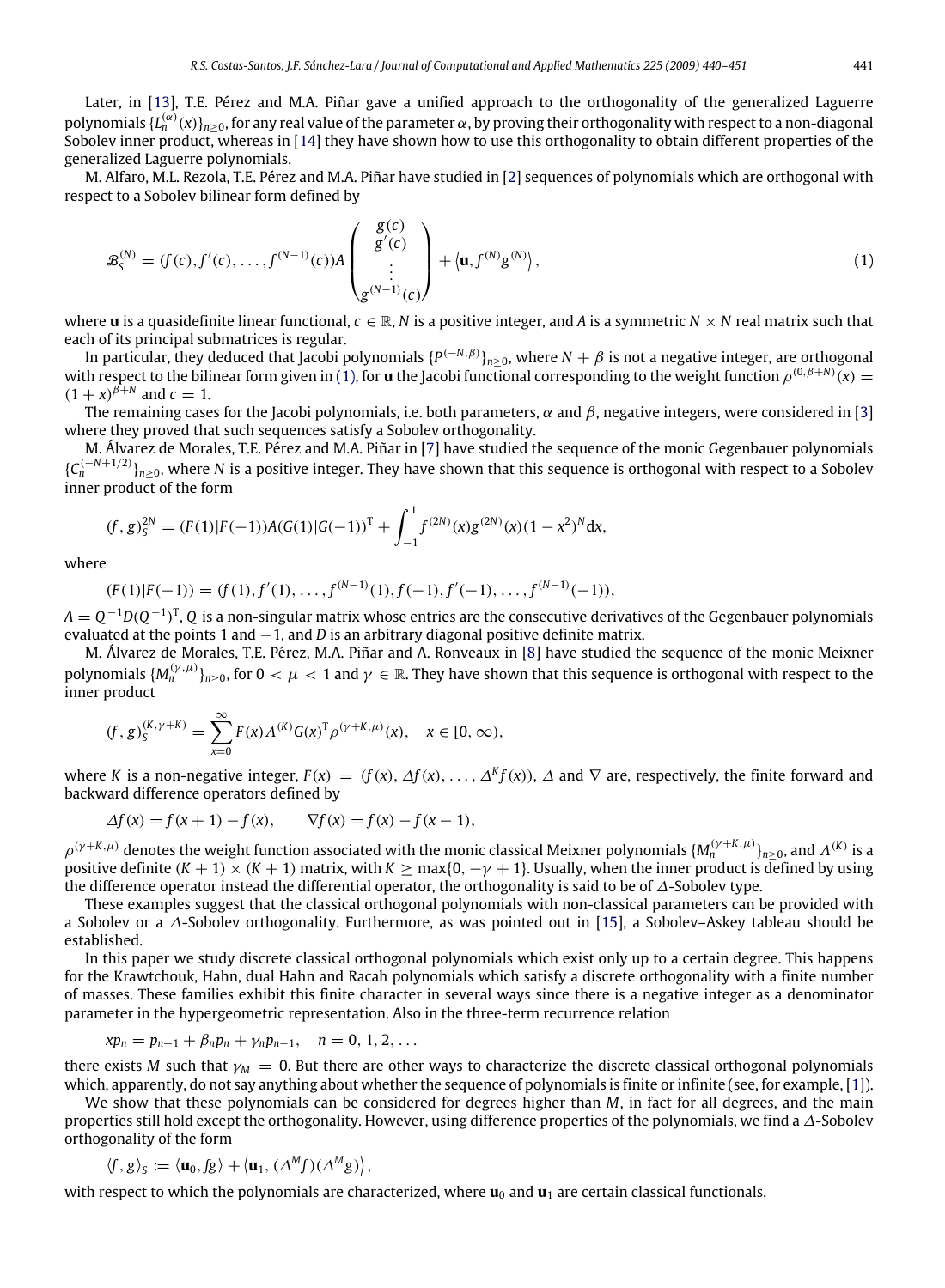Also we obtain a factorization for these polynomials of the form

$$
p_n = p_M q_{n-M}, \quad n = M, M + 1, M + 2, \ldots,
$$

where *p<sup>M</sup>* vanishes in the *M* masses of the orthogonality measure associated with the linear functional **u**0, and *qn*−*<sup>M</sup>* is a classical orthogonal polynomial that is at the same level in the Askey tableau as *pn*.

The structure of the paper is as follows. The case of Hahn polynomials is studied in Section [2](#page-3-0) in detail. In Sections [3–5,](#page-6-0) we get analogous results for the Racah, dual Hahn and Krawtchouk polynomials, which satisfy a discrete orthogonality with a finite number of masses, applying analogous reasoning that we have considered for Hahn polynomials. Finally in Section [6](#page-9-0) we show that the known limit relations involving the above families hold for any  $n \in \mathbb{N}_0$ . The [Appendix](#page-10-0) is devoted to proving more general orthogonal relations for Meixner polynomials which are used in Section [5.](#page-9-1)

#### <span id="page-3-0"></span>**2. Hahn polynomials**

The monic classical Hahn polynomials  $h_n^{\alpha,\beta}(x;N), n=0,1,\ldots,N,$   $N\in\mathbb{N}_0$ , can be defined by their explicit representation in terms of the hypergeometric function (see e.g. [\[12,](#page-12-7) p. 33]):

$$
h_n^{\alpha,\beta}(x;N) = \frac{(-N,\alpha+1)_n}{(\alpha+\beta+n+1)_n} {}_3F_2\left(\begin{matrix}n,\alpha+\beta+n+1,-x\\-N,\alpha+1\end{matrix}\Big|1\right), \quad n = 0, 1, \ldots, N,
$$
 (2)

where (*a*)*<sup>n</sup>* denotes the Pochhammer symbol

$$
(a)_0 := 1, \qquad (a)_n := a(a+1)\cdots(a+n-1), \quad n = 1, 2, 3, \ldots
$$

and  $(a_1, a_2, \ldots, a_i)_n := (a_1)_n (a_2)_n \cdots (a_i)_n$ . These polynomials satisfy the following property of orthogonality:

<span id="page-3-4"></span><span id="page-3-3"></span><span id="page-3-2"></span><span id="page-3-1"></span>.

$$
\sum_{x=0}^{N} h_n^{\alpha,\beta}(x;N) h_m^{\alpha,\beta}(x;N) \rho^{\alpha,\beta}(x;N) = 0, \quad 0 \le m < n \le N,
$$
\n(3)

where

$$
\rho^{\alpha,\beta}(x;N) = \frac{\Gamma(\beta+N+1-x)\Gamma(\alpha+1+x)}{\Gamma(1+x)\Gamma(N+1-x)}
$$

When  $\alpha$ ,  $\beta > -1$  or  $\alpha$ ,  $\beta < -N$  this is a positive definite orthogonality. However, it is possible to consider general complex parameters  $\alpha$  and  $\beta$  and [\(3\)](#page-3-1) remains by using analytic continuation.

Furthermore, Atakishiyev and Suslov [\[6\]](#page-11-3) considered Hahn polynomials for general complex parameters α, β and *N* and nowadays they are known as continuous Hahn polynomials [\[5\]](#page-11-4). The monic ones are

$$
p_n(x; a, b, c, d) = D_{n-3} F_2 \begin{pmatrix} -n, n+a+b+c+d-1, a+ix \ a+c, a+d \end{pmatrix},
$$

where

$$
D_n = \frac{i^n (a + c, a + d)_n}{(n + a + b + c + d - 1)_n},
$$

and since the parameter *a* causes only a translation, Hahn and continuous Hahn polynomials are related in the following way

$$
p_n(x; a, b, c, d) = inhna+d-1,b+c-1(-a-ix; -a-c),hn\alpha, \beta(x; N) = (-i)np_n(ix; 0, \beta + N + 1, -N, \alpha + 1).
$$
\n(4)

Continuous Hahn polynomials satisfy a non-Hermitian orthogonality

$$
\int_{C} p_n(x; a, b, c, d) x^m w(x; a, b, c, d) dx = 0, \quad 0 \le m < n,
$$
\n(5)

where

$$
w(x; a, b, c, d) = \Gamma(a + ix)\Gamma(b + ix)\Gamma(c - ix)\Gamma(d - ix),
$$
\n(6)

and *C* is a contour on  $\mathbb C$  from  $-\infty$  to  $\infty$  which separates the increasing poles

 $(a + k)i$ ,  $(b + k)i$ ,  $k = 0, 1, 2, \ldots$ 

from the decreasing ones

 $(-c - k)i, (-d - k)i, k = 0, 1, 2, \ldots$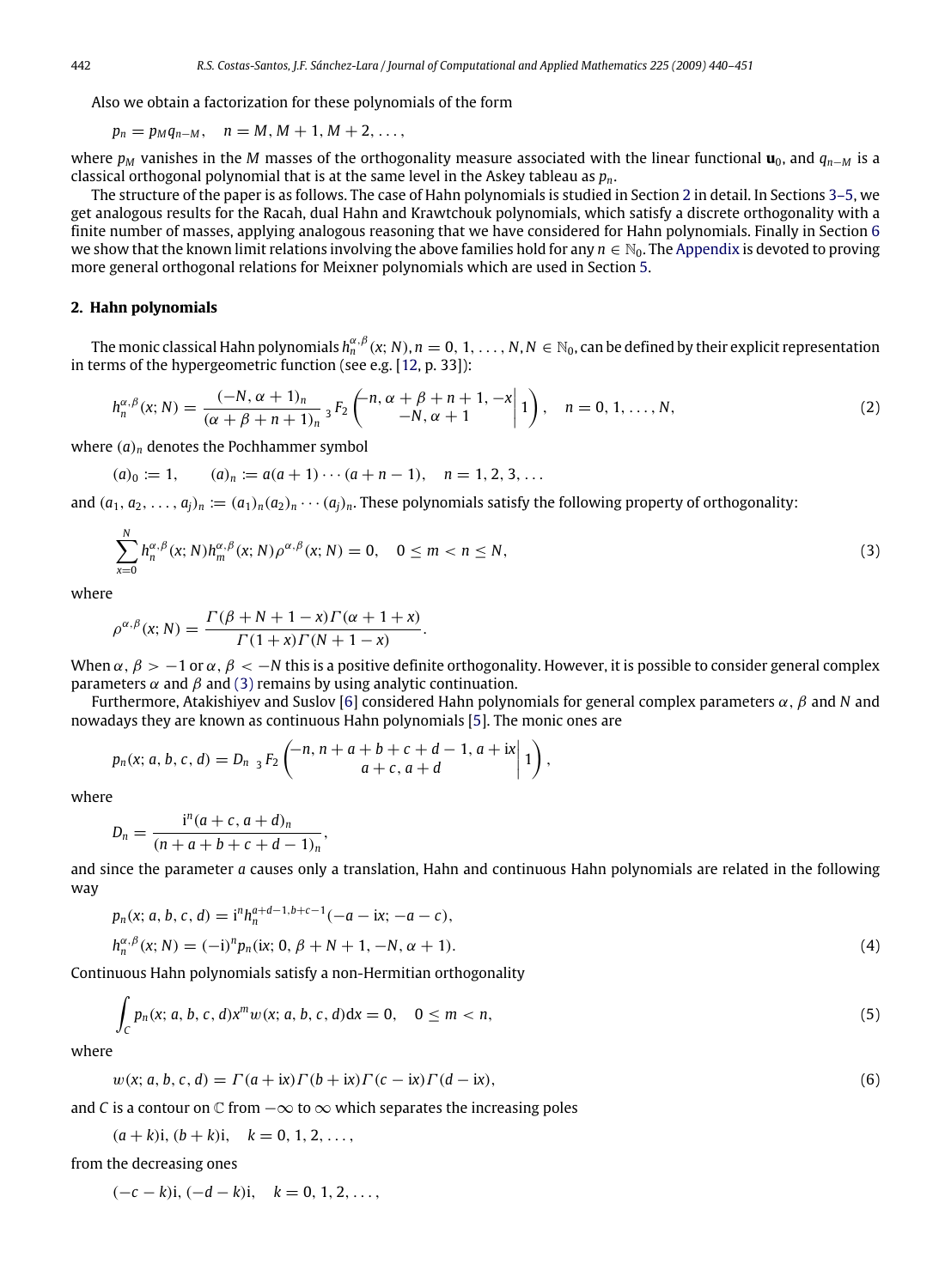which can be done when these two sets of poles are disjoint, i.e.

 $-a-c, -a-d, -b-c, -b-d \notin \mathbb{N}_0$ .

The continuous Hahn polynomials also satisfy, among others, a second order linear difference equation, a Rodrigues formula, the TTRR which will be useful later

$$
xp_n(x) = p_{n+1}(x) + (B_n + a)ip_n(x) + C_np_{n-1}(x),
$$

with

<span id="page-4-1"></span>
$$
B_n = \frac{n(n+b+c-1)(n+b+d-1)}{(2n+a+b+c+d-2)(2n+a+b+c+d-1)} - \frac{(n+a+b+c+d-1)(n+a+c)(n+a+d)}{(2n+a+b+c+d-1)(2n+a+b+c+d-1)}
$$
  

$$
C_n = \frac{n(n+b+c-1)(n+b+d-1)(n+a+b+c+d-2)}{(2n+a+b+c+d-1)(2n+a+b+c+d-2)}
$$
  

$$
\times \frac{(n+a+c-1)(n+a+d-1)}{(2n+a+b+c+d-2)(2n+a+b+c+d-3)},
$$
(7)

and they have several generating functions.

Let us focus our attention on [\(2\),](#page-3-2) it can be rewritten as

$$
h_n^{\alpha,\beta}(x;N) = \frac{(\alpha+1)_n}{(\alpha+\beta+n+1)_n} \sum_{k=0}^n \frac{(-n,\alpha+\beta+n+1,-x)_k(-N+k)_{n-k}}{(\alpha+1,1)_k},\tag{8}
$$

which is valid for every *n* and, in this way, it can be used to define Hahn polynomials for any  $n \in \mathbb{N}_0$ . These new polynomials satisfy the following result:

**Theorem 1.** Let N be a non-negative integer, then the Hahn polynomials  $h_n^{\alpha,\beta}(x;N)$  for  $n\geq 0$  satisfy the following properties: (i)

<span id="page-4-0"></span>
$$
h_{-1}^{\alpha,\beta}(x;N) = 0, \qquad h_0^{\alpha,\beta}(x;N) = 1,
$$
  
\n
$$
x h_n^{\alpha,\beta}(x;N) = h_{n+1}^{\alpha,\beta}(x;N) + \beta_n h_n^{\alpha,\beta}(x;N) + \gamma_n h_{n-1}^{\alpha,\beta}(x;N), \quad n = 0, 1, 2, ...
$$
\n(9)

*where*

$$
\beta_n = \frac{(\alpha + 1)N(\alpha + \beta) + n(2N - \alpha + \beta)(\alpha + \beta + n + 1)}{(\alpha + \beta + 2n)(\alpha + \beta + 2n + 2)},
$$
  
\n
$$
\gamma_n = \frac{n(N + 1 - n)(\alpha + \beta + n)(\alpha + n)(\beta + n)(\alpha + \beta + N + n + 1)}{(\alpha + \beta + 2n - 1)(\alpha + \beta + 2n)^2(\alpha + \beta + 2n + 1)}.
$$
\n(10)

(ii) *For any integer k,*  $0 \leq k \leq n$ ,

(ii.1) 
$$
\Delta^k h_n^{\alpha,\beta}(x;N) = (n-k+1)_k h_{n-k}^{\alpha+k,\beta+k}(x;N-k),
$$
\n(11)

(ii.2) 
$$
\nabla^k h_n^{\alpha,\beta}(x;N) = (n-k+1)_k h_{n-k}^{\alpha+k,\beta+k}(x-k;N-k).
$$
 (12)

(iii) *Second order linear difference equation:*

$$
x(\beta + N + 1 - x)\nabla \triangle h_n^{\alpha, \beta}(x; N) + ((\alpha + 1)N) \tag{13}
$$

$$
-(\alpha + \beta + 2) x) \Delta h_n^{\alpha,\beta}(x;N) + \lambda_n h_n^{\alpha,\beta}(x;N) = 0,
$$
\n(14)

*with*  $\lambda_n = n(n + \alpha + \beta + 1)$ *.* (vi) *Rodrigues formula:*

$$
h_n^{\alpha,\beta}(x;N)\rho^{\alpha,\beta}(x;N) = \frac{(-1)^n}{(\alpha+\beta+n+1)_n} \nabla^n(\rho^{\alpha+n,\beta+n}(x;N-n)),\tag{15}
$$

.

*with*

$$
\rho^{\alpha,\beta}(x;N) = \frac{\Gamma(\beta+N+1-x)\Gamma(\alpha+1+x)}{\Gamma(1+x)\Gamma(N+1-x)}
$$

(v) *Generating function:*

$$
\sum_{n=0}^{\infty} \frac{(\alpha+\beta+n+1)_n}{(\beta+1,\alpha+1,1)_n} h_n^{\alpha,\beta}(x;N) t^n = {}_1F_1\left(\begin{matrix} -x\\ \alpha+1 \end{matrix}\Big| -t\right) {}_1F_1\left(\begin{matrix} -N+x\\ \beta+1 \end{matrix}\Big| t\right),\tag{16}
$$

*valid for*  $x \in \mathbb{C}$  *and*  $-\alpha - 1$ ,  $-\beta - 1 \notin \mathbb{N}$ .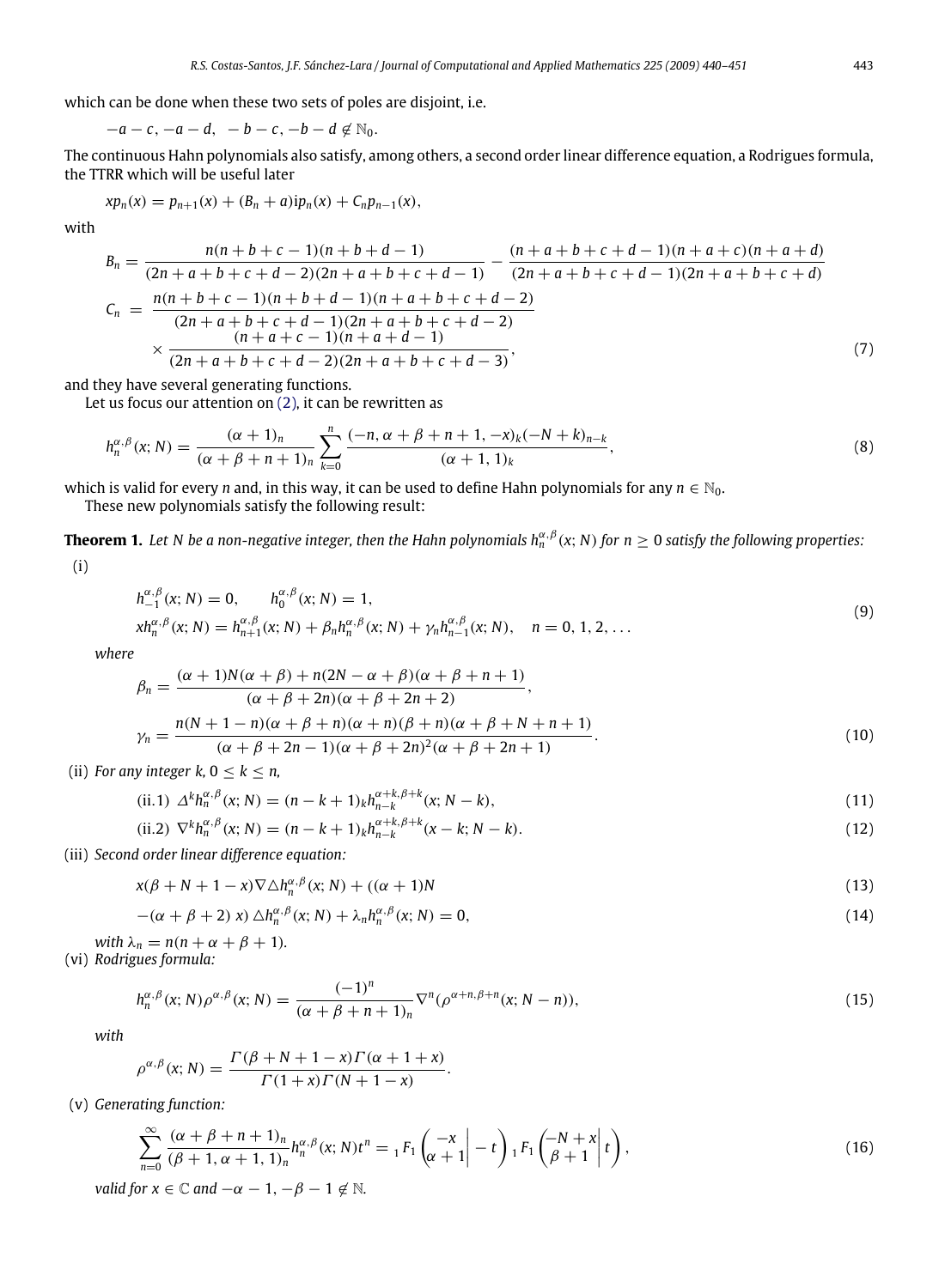<span id="page-5-0"></span>

**Fig. 1.** Zeros of  $h_{15}^{1,1}(x; 5)$  (left) and  $h_{15}^{1,15}(x; 5)$  (right).

**Remark 2.** Apparently, the conditions  $-\alpha$ ,  $-\beta$ ,  $-\alpha - \beta \notin \mathbb{N}$  are necessary in (i)–(iv), but this problem disappears by using a suitable normalization, for instance, if there is a polynomial dependence on the parameters.

The proof is straightforward using the well-known properties of continuous Hahn polynomials (see [\[12\]](#page-12-7)) and the limit relation

$$
h_n^{\alpha,\beta}(x;N) = \lim_{\varepsilon \to 0} (-i)^n p_n(ix; 0, \beta + N + \varepsilon + 1, -N - \varepsilon, \alpha + 1),
$$

easily obtained from [\(4\).](#page-3-3) Note that for small  $\varepsilon$  the weight function associated with the continuous Hahn polynomials,  $w(x; 0, \alpha + N + \varepsilon + 1, -N - \varepsilon, \beta + 1)$ , satisfies the poles separation condition.

Now we center our attention on the behavior of the zeros. [Fig. 1](#page-5-0) shows the standard configuration of the zeros of Hahn polynomials for degree greater than *N* + 1. In fact, they have *N* + 1 zeros on 0, 1, . . . , *N*, and the other *n* − *N* − 1 zeros are located on unknown curves of the complex plane. In the special case  $\alpha = \beta \in \mathbb{R}^+$  this curve is the line { $ti + N/2 : t \in \mathbb{R}$ }.

The following result is straightforward taking into account [\(8\)](#page-4-0) and that if  $n > N + 1$ , then  $(-N + k)_{n-k} = 0$ , for  $k = 0, \ldots, N$ .

**Proposition 3.** Let N be a non-negative integer. For every  $n > N + 1$ ,

<span id="page-5-3"></span>
$$
h_n^{\alpha,\beta}(x;N) = (x - N)_{N+1}(-i)^{n-N-1}p_{n-N-1}(ix; N+1, \beta+N+1, 1, \alpha+1)
$$
  
=  $(x - N)_{N+1}(-i)^{n-N-1}p_{n-N-1}\left(\left(x - \frac{N}{2}\right)i; 1 + \frac{N}{2}, \beta+1+\frac{N}{2}, 1 + \frac{N}{2}, \alpha+1+\frac{N}{2}\right).$ 

**Remark 4.** Note that, as was expected from [\(3\),](#page-3-1)  $h_{N+1}^{\alpha,\beta}(x;N)=(x-N)_{N+1}$  which vanishes on 0, 1,  $\dots$  , N and is independent of α and  $β$  – this fact is non-trivial from the other ways to characterize these polynomials (see e.g. [\[4\]](#page-11-5)). On the other hand, in the case  $\alpha = \beta$  the continuous Hahn polynomial in the right-hand side is a linear transformation of a real polynomial.

Now we establish the main result.

**Theorem 5.** Let N be a non-negative integer and  $\alpha$ ,  $\beta \in \mathbb{C}$  such that

<span id="page-5-2"></span><span id="page-5-1"></span>
$$
-\alpha, -\beta \notin \{1, 2, \dots, N, N+2, \dots\},\tag{17}
$$

*and*

$$
-\alpha - \beta \notin \{1, 2, \dots, 2N + 1, 2N + 3, \dots\}.
$$
 (18)

Then the family of monic Hahn polynomials h $^{\alpha,\beta}_n(x;N)$  for  $n\geq 0$  is a MOPS with respect to the following  $\varDelta$ -Sobolev inner product:

$$
(f,g)_S = \sum_{x=0}^N f(x)g(x)\rho^{\alpha,\beta}(x;N) + \int_C (\Delta^{N+1}f(z))(\Delta^{N+1}g(z))\omega^{\alpha,\beta}(z;N)dz,
$$

*where*

$$
\rho^{\alpha,\beta}(x;N) = \frac{\Gamma(\beta + N + 1 - x)\Gamma(\alpha + x + 1)}{\Gamma(N + 1 - x)\Gamma(x + 1)},
$$
  

$$
\omega^{\alpha,\beta}(z;N) = \Gamma(-z)\Gamma(\beta + N + 1 - z)\Gamma(1 + z)\Gamma(\alpha + N + 2 + z),
$$

*and* C is a complex contour from  $-\infty$ i to  $\infty$ i which separates the poles of the functions  $\Gamma(-z)\Gamma(\beta + N + 1 - z)$  and  $\Gamma(1+z)\Gamma(\alpha+N+2+z)$ . Furthermore, this  $\Delta$ -Sobolev inner product characterizes the polynomials  $h_n^{\alpha,\beta}(x;N)$  for all  $n \in \mathbb{N}_0$ .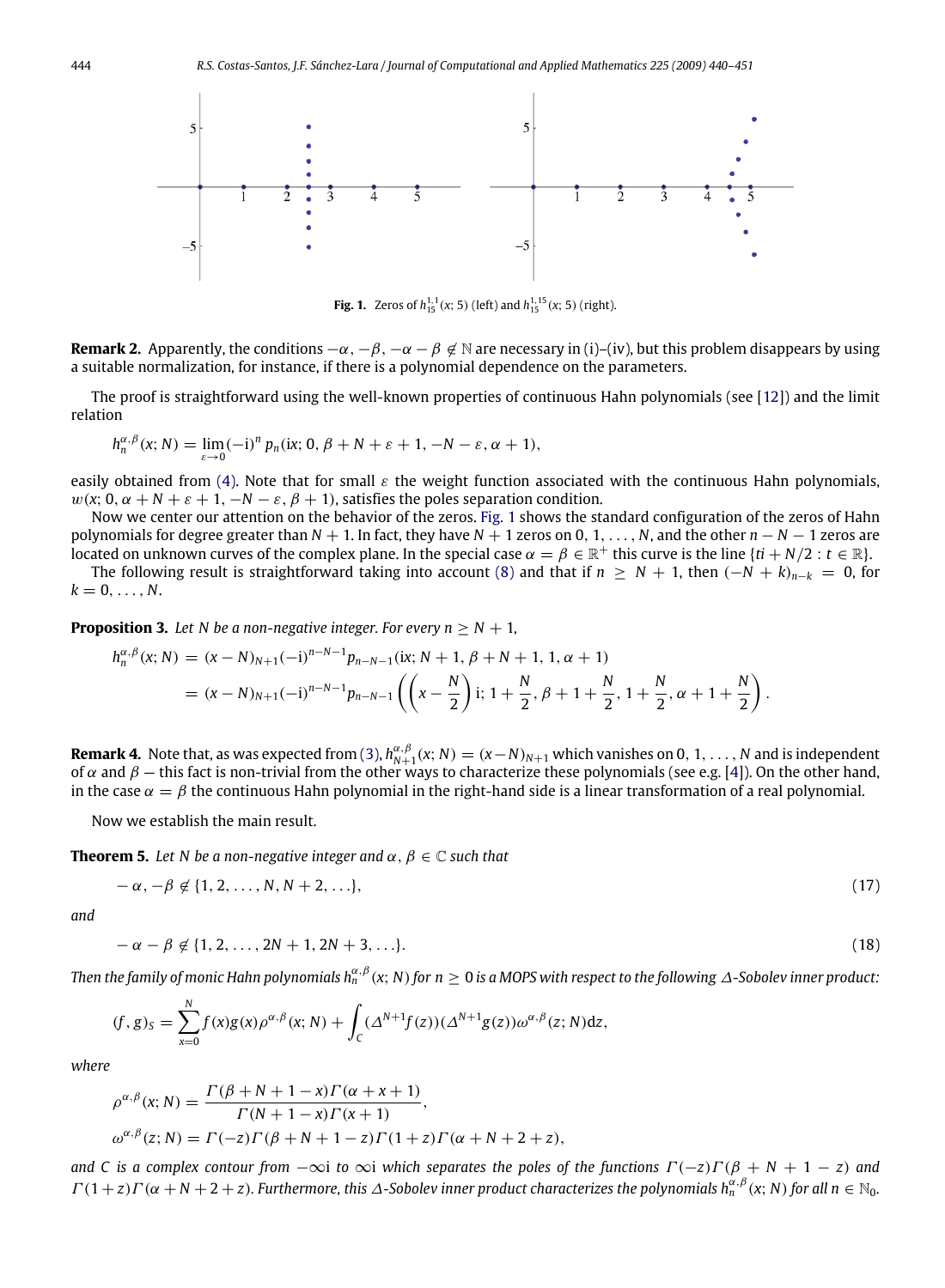**Proof.** If 0 ≤ *m* < *n* ≤ *N* + 1, since  $\Delta^{N+1}x^m = 0$ ,

$$
(h_n^{\alpha,\beta}(x;N),x^m)_S=\sum_{x=0}^N h_n^{\alpha,\beta}(x;N)x^m\rho^{\alpha,\beta}(x;N)=0.
$$

If  $n > N + 1$  and  $m < N$ , by [Proposition 3,](#page-5-3)

$$
(h_n^{\alpha,\beta}(x;N),x^m)_S = \sum_{x=0}^N h_n^{\alpha,\beta}(x;N)x^m \rho^{\alpha,\beta}(x;N) = 0,
$$

and if  $N + 1 \le m < n$ , then

$$
(h_n^{\alpha,\beta}(x;N),x^m)_S = \int_C (\Delta^{N+1}h_n^{\alpha,\beta}(z;N))(\Delta^{N+1}z^m)\omega^{\alpha,\beta}(z;N)dz
$$
  
= 
$$
\int_C p_{n-N-1}(zi; 0, \beta+N+1, 1, \alpha+N+2)q_{m-N-1}(z)\omega^{\alpha,\beta}(z;N)dz = 0,
$$

where  $q_{m-N-1}$  is a polynomial of degree  $m - N - 1$ .

Now we show that the inner product characterizes the polynomials. If  $n \leq N$  then, due to [\(17\),](#page-5-1) we get

$$
(h_n^{\alpha,\beta}(x;N),x^n)_S=\sum_{x=0}^N h_n^{\alpha,\beta}(x;N)x^n\rho^{\alpha,\beta}(x;N)\neq 0,
$$

and if  $n > N + 1$  we obtain

$$
(h_n^{\alpha,\beta}(x; N), x^n)_S = \int_C (\Delta^{N+1} h_n^{\alpha,\beta}(z; N)) (\Delta^{N+1} z^n) \omega^{\alpha,\beta}(z; N) dz
$$
  
= 
$$
\int_C p_{n-N-1}(zi; 0, \beta+N+1, 1, \alpha+N+2) q_{n-N-1}(z) \omega^{\alpha,\beta}(z; N) dz \neq 0,
$$

since  $q_{n-N-1}$  is a polynomial of degree  $n - N - 1$  and the coefficient  $C_k$ , given in [\(7\),](#page-4-1) is different from zero for  $a = 0$ ,  $b = \beta + N + 1$ ,  $c = 1$ , and  $d = \alpha + N + 2$ , for  $k = 1, 2, \ldots$ 

#### <span id="page-6-0"></span>**3. Racah polynomials**

We can apply an analogous process for the Racah polynomials

<span id="page-6-1"></span>
$$
R_n(\lambda(x); \alpha, \beta, \gamma, \delta) = r_{n_4} F_3 \left( \frac{-n, n + \alpha + \beta + 1, -x, x + \gamma + \delta + 1}{\alpha + 1, \beta + \delta + 1, \gamma + 1} \Big| 1 \right), \tag{19}
$$

in which

$$
r_n=\frac{(\alpha+1,\beta+\delta+1,\gamma+1)_n}{(n+\alpha+\beta+1)_n},
$$

and  $\lambda(x) = x(x + y + \delta + 1)$ , by using the Wilson polynomials [\[12,](#page-12-7) p. 28]

$$
W_n(x^2; a, b, c, d) = w_{n_4} F_3\left(\begin{matrix} -n, n+a+b+c+d-1, a+ix, a-ix \ a+b, a+c, a+d \end{matrix}\middle| 1\right),
$$

in which

$$
w_n = \frac{(-1)^n (a+b, a+c, a+d)_n}{(n+a+b+c+d-1)_n}.
$$

In fact,

$$
R_n(\lambda(x); \alpha, \beta, \gamma, \delta)
$$
  
=  $(-1)^n W_n \left( \left( ix + i \frac{\gamma + \delta + 1}{2} \right)^2 ; \frac{\gamma + \delta + 1}{2}, \alpha - \frac{\gamma + \delta - 1}{2}, \beta + \frac{-\gamma + \delta + 1}{2}, \frac{\gamma - \delta + 1}{2} \right),$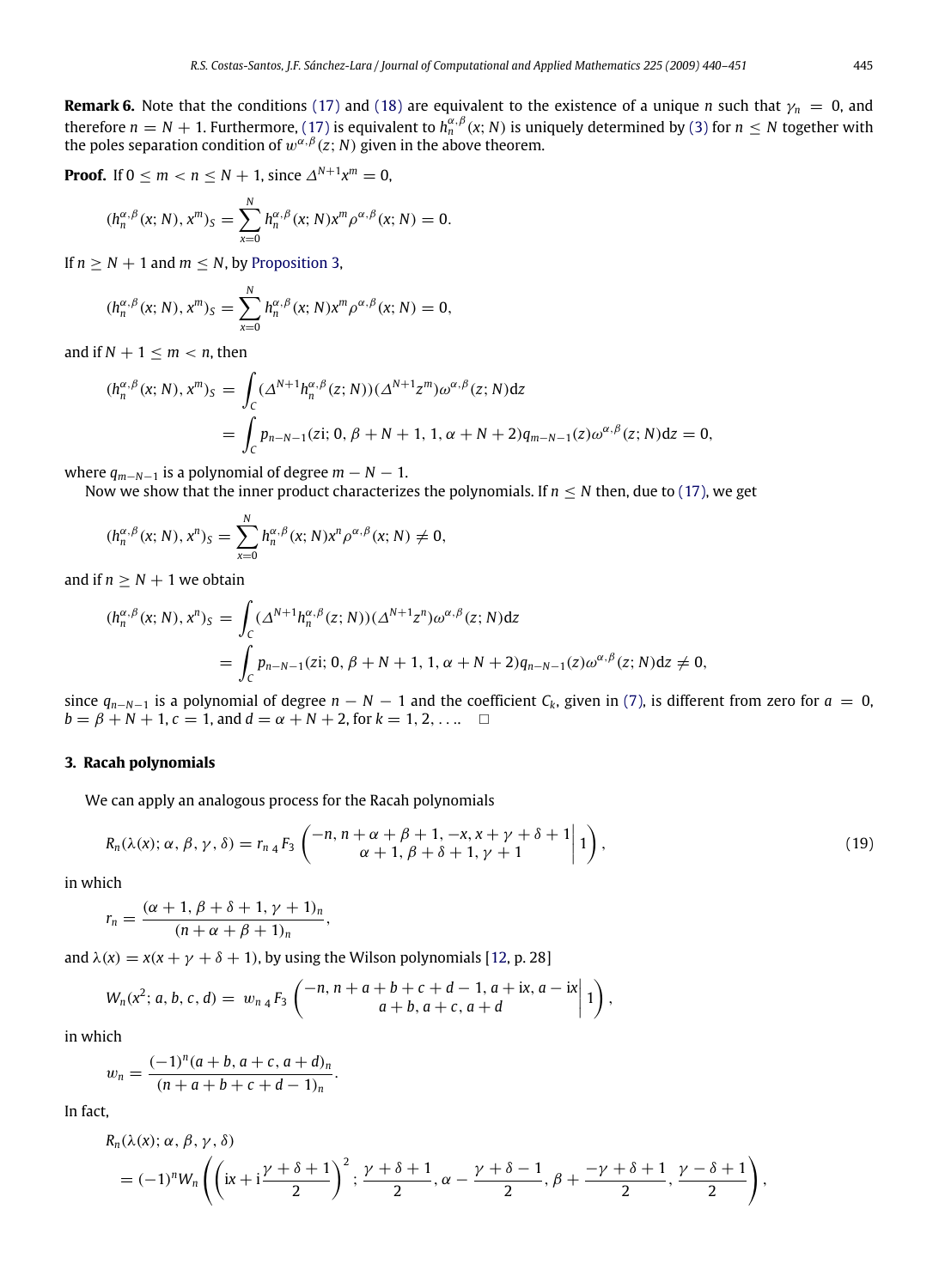where  $\alpha + 1 = -N$  or  $\beta + \delta + 1 = -N$  or  $\gamma + 1 = -N$ , with *N* a non-negative integer, and

$$
W_n(x^2; a, b, c, d) = (-1)^n R_n (\lambda(-a - ix); a + b - 1, c + d - 1, a + d - 1, a - d),
$$

where  $\lambda(t) = t(t + 2a)$ .

On the other hand taking, for instance,  $\alpha + 1 = -N$  we get the following factorization for  $n > N$ :

$$
R_n(\lambda(x); \alpha, \beta, \gamma, \delta) = R_{N+1}(\lambda(x); -N-1, \beta, \gamma, \delta) (-1)^{n-N-1}
$$
  
 
$$
\times W_{n-N-1}\left( \left(i\left(x + \frac{\gamma + \delta + 1}{2}\right)\right)^2; N + \frac{\gamma + \delta + 3}{2}, \frac{-\gamma - \delta + 1}{2}, \beta + \frac{-\gamma + \delta + 1}{2}, \frac{\gamma - \delta + 1}{2} \right).
$$

In this case, the Racah polynomials satisfy the following ∆-Sobolev orthogonality:

$$
\langle p, q \rangle_{S} = \langle p, q \rangle_{d} + \left\langle \left( \frac{\Delta}{\Delta \lambda} \right)^{N+1} p, \left( \frac{\Delta}{\Delta \lambda} \right)^{N+1} q \right\rangle_{c},
$$

with

$$
\langle p, q \rangle_d = \sum_{x=0}^N p(x)q(x) \frac{(\alpha + 1, \beta + \delta + 1, \gamma + 1, \gamma + \delta + 1, (\gamma + \delta + 3)/2)_x}{(-\alpha + \gamma + \delta + 1, -\beta + \gamma + 1, (\gamma + \delta + 1)/2, \delta + 1, 1)_x},
$$
  

$$
\langle p, q \rangle_c = \int_C p(z^2)q(z^2)\nu\left( z\mathbf{i} + \mathbf{i} + \mathbf{i}\frac{\gamma + \delta + N}{2} \right)\nu\left( -\left( z\mathbf{i} + \mathbf{i} + \mathbf{i}\frac{\gamma + \delta + N}{2} \right) \right) dz,
$$

where

$$
\nu(z) \equiv \nu(z; a, b, c, d) = \frac{\Gamma(a + iz)\Gamma(b + iz)\Gamma(c + iz)\Gamma(d + iz)}{\Gamma(2z)},
$$

being

$$
a = 1 + \frac{\gamma + \delta + N}{2}, \qquad b = \frac{-\gamma - \delta - N}{2}, \qquad c = \beta + 1 + \frac{-\gamma + \delta + N}{2}, \qquad d = 1 + \frac{\gamma - \delta + N}{2},
$$

and *C* is the imaginary axis deformed so as to separate the increasing sequences of poles

 $k, -1 - \gamma - \delta - N + k, \beta - \gamma + k, -\delta + k, \quad k = 0, 1, 2, \dots$ 

from the decreasing sequences

$$
-\gamma - \delta - N - 2 - k, -1 - k, -\beta - \delta - N - 2 - k, -\gamma - N - 2 - k, \quad k = 0, 1, 2, \ldots.
$$

Of course, we need to assume that these two sets of poles are disjoint, i.e.,

 $2a, a + b, a + c, \ldots, c + d, 2d \notin \{0, -1, -2, \ldots\}.$ 

On the other hand, in this case, i.e.  $\alpha + 1 = -N$ , we get the following generating functions (see [\[12,](#page-12-7) p. 29]) which are valid for all  $x \in \mathbb{C}$ :

$$
\sum_{n=0}^{\infty} \frac{(\alpha+1,\gamma+1)_n}{(\alpha-\delta+1)_n n!} R_n(\lambda(x); \alpha, \beta, \gamma, \delta) t^n = {}_{2}F_1\left(\begin{array}{c} -x, -x+\beta-\gamma \\ \beta+\delta+1 \end{array} \Big| t\right) {}_{2}F_1\left(\begin{array}{c} x+\alpha+1, x+\gamma+1 \\ \alpha-\delta+1 \end{array} \Big| t\right),
$$
  

$$
\sum_{n=0}^{\infty} \frac{(\alpha+1, \beta+\delta+1)_n}{(\alpha-\beta-\gamma+1)_n n!} R_n(\lambda(x); \alpha, \beta, \gamma, \delta) t^n = {}_{2}F_1\left(\begin{array}{c} -x, -x-\delta \\ \gamma+1 \end{array} \Big| t\right) {}_{2}F_1\left(\begin{array}{c} x+\alpha+1, x+\beta+\delta+1 \\ \alpha+\beta-\gamma+1 \end{array} \Big| t\right).
$$

See e.g. [\[17\]](#page-12-8) or [\[11\]](#page-12-9) to get more information about algebraic properties and applications for Wilson polynomials.

#### **4. Dual Hahn polynomials**

We can apply an analogous process for the dual Hahn polynomials

<span id="page-7-0"></span>
$$
R_n(\lambda(x); \gamma, \delta, N) = (\gamma + 1, -N)_{n \ 3} F_2 \left( \begin{matrix} -n, -x, x + \gamma + \delta + 1 \\ \gamma + 1, -N \end{matrix} \bigg| 1 \right), \tag{20}
$$

with  $\lambda(x) = x(x + y + \delta + 1)$ , by using the continuous dual Hahn polynomials [\[12,](#page-12-7) p. 31]

$$
S_n(x^2; a, b, c) = (-1)^n (a + b, a + c)_{n-3} F_2\left(\begin{matrix} -n, a + ix, a - ix \\ a + b, a + c \end{matrix} \middle| 1\right).
$$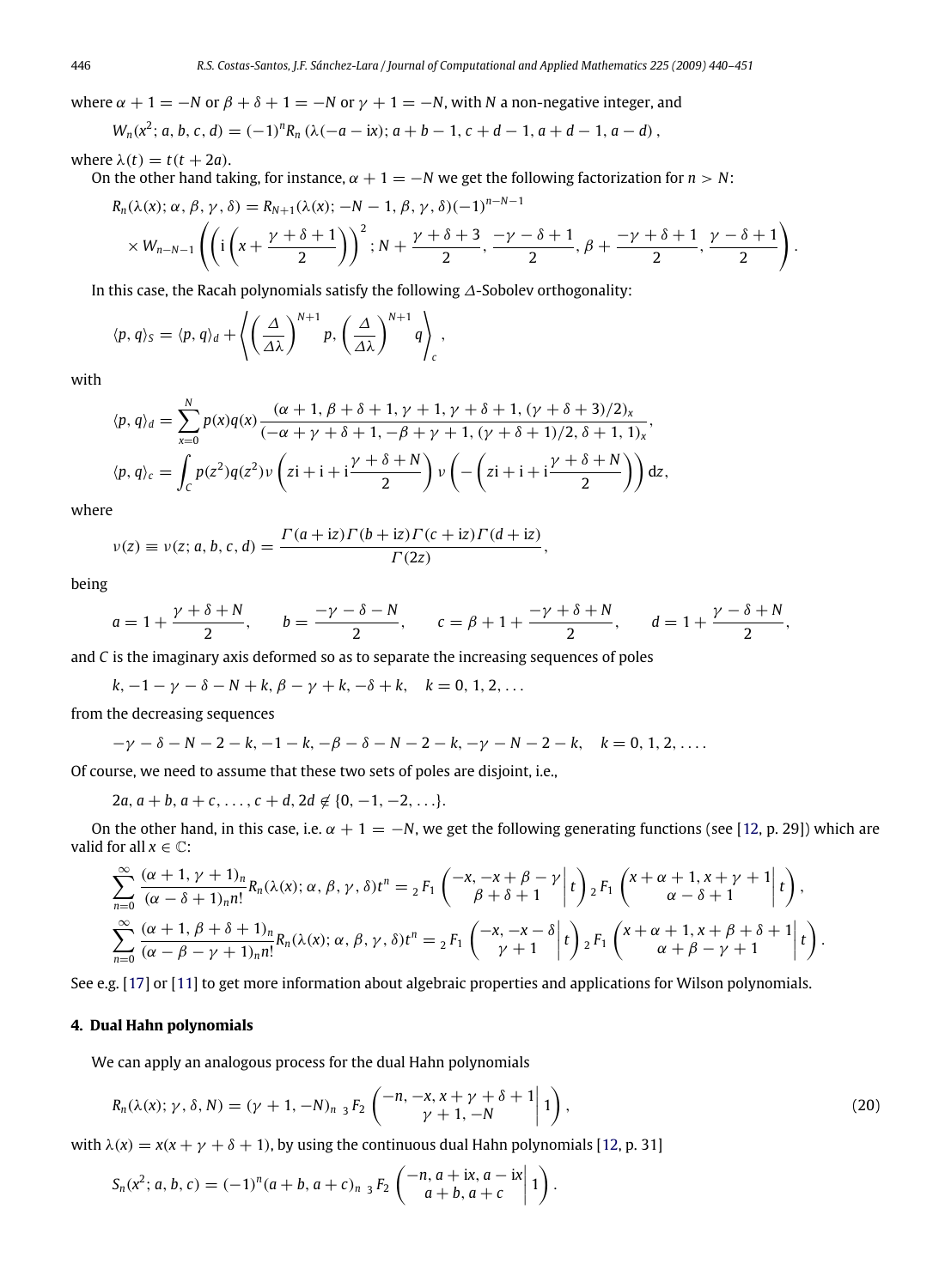In fact,

$$
R_n(\lambda(x); \gamma, \delta, N) = (-1)^n S_n\left(\left(ix + i\frac{\gamma + \delta + 1}{2}\right)^2; \frac{\gamma + \delta + 1}{2}, \frac{\gamma - \delta + 1}{2}, -N - \frac{\gamma + \delta + 1}{2}\right),
$$

and

$$
S_n(x^2; a, b, c) = (-1)^n R_n (\lambda(-a - ix); a + b - 1, a - b, -a - c),
$$

where  $\lambda(t) = t(t + 2a)$ .

We get the following factorization for *n* > *N*:

$$
R_n(\lambda(x); \gamma, \delta, N) = R_{N+1}(\lambda(x); \gamma, \delta, N) (-1)^{n-N-1}
$$
  
 
$$
\times S_{n-N-1}\left(\left(xi + i\frac{\gamma + \delta + 1}{2}\right)^2; N + \frac{\gamma + \delta + 2}{2}, \frac{-\gamma - \delta + 1}{2}, \frac{\gamma - \delta + 1}{2}\right).
$$

Dual Hahn polynomials polynomials satisfy the following ∆-Sobolev orthogonality:

$$
\langle p, q \rangle_{S} = \langle p, q \rangle_{d} + \left\langle \left( \frac{\Delta}{\Delta \lambda} \right)^{N+1} p, \left( \frac{\Delta}{\Delta \lambda} \right)^{N+1} q \right\rangle_{c},
$$

with

$$
\langle p, q \rangle_d = \sum_{x=0}^N p(x)q(x) \frac{(2x + \gamma + \delta + 1)(\gamma + 1, -N)_x}{(-1)^x (x + \gamma + \delta + 1)_{N+1} (\delta + 1, 1)_x},
$$
  

$$
\langle p, q \rangle_c = \int_C p(z^2)q(z^2)w(z; \gamma, \delta, N)dz,
$$

where

$$
w(z; \alpha, \beta, N) = \nu \left( z\mathbf{i} + \mathbf{i} + \mathbf{i} \frac{\gamma + \delta + N}{2}; \gamma, \delta, N \right) \nu \left( -z\mathbf{i} - \mathbf{i} - \mathbf{i} \frac{\gamma + \delta + N}{2}; \gamma, \delta, N \right),
$$

being

$$
v(z; a, b, c) = \frac{\Gamma(a + iz)\Gamma(b + iz)\Gamma(c + iz)}{\Gamma(2zi)},
$$

and

$$
a = 1 + \frac{\gamma + \delta + N}{2}, \qquad b = 1 + \frac{\gamma - \delta + N}{2}, \qquad c = -\frac{\gamma + \delta + N}{2},
$$

and *C* is the imaginary axis deformed so as to separate the increasing sequences of poles

*k*,  $-\gamma - \delta - N - 1 + k$ ,  $-\delta + k$ ,  $k = 0, 1, 2, ...,$ 

from the decreasing sequences

 $-\gamma - \delta - N - 2 - k$ ,  $-1 - k$ ,  $-\gamma - N - 2 - k$ ,  $k = 0, 1, 2, \ldots$ 

Of course, we need to assume that these two sets of poles are disjoint, i.e.,

 $2a, a + b, a + c, \ldots, 2c \notin \{0, -1, -2, \ldots\}.$ 

On the other hand we get the following generating functions (see [\[12,](#page-12-7) p. 36]) which are valid for all  $x \in \mathbb{C}$ :

$$
(1-t)^{N-x} {}_{2}F_{1}\left(\begin{matrix} -x, -x-\delta \\ \gamma+1 \end{matrix}\Big| t\right) = \sum_{n=0}^{\infty} \frac{(-N)_{n}}{n!} R_{n}(\lambda(x); \gamma, \delta, N) t^{n}.
$$

$$
(1-t)^{x} {}_{2}F_{1}\left(\begin{matrix} x-N, x+\gamma+1 \\ -\delta-N \end{matrix}\Big| t\right) = \sum_{n=0}^{\infty} \frac{(\gamma+1, -N)_{n}}{(-\delta-N)_{n}n!} R_{n}(\lambda(x); \gamma, \delta, N) t^{n}.
$$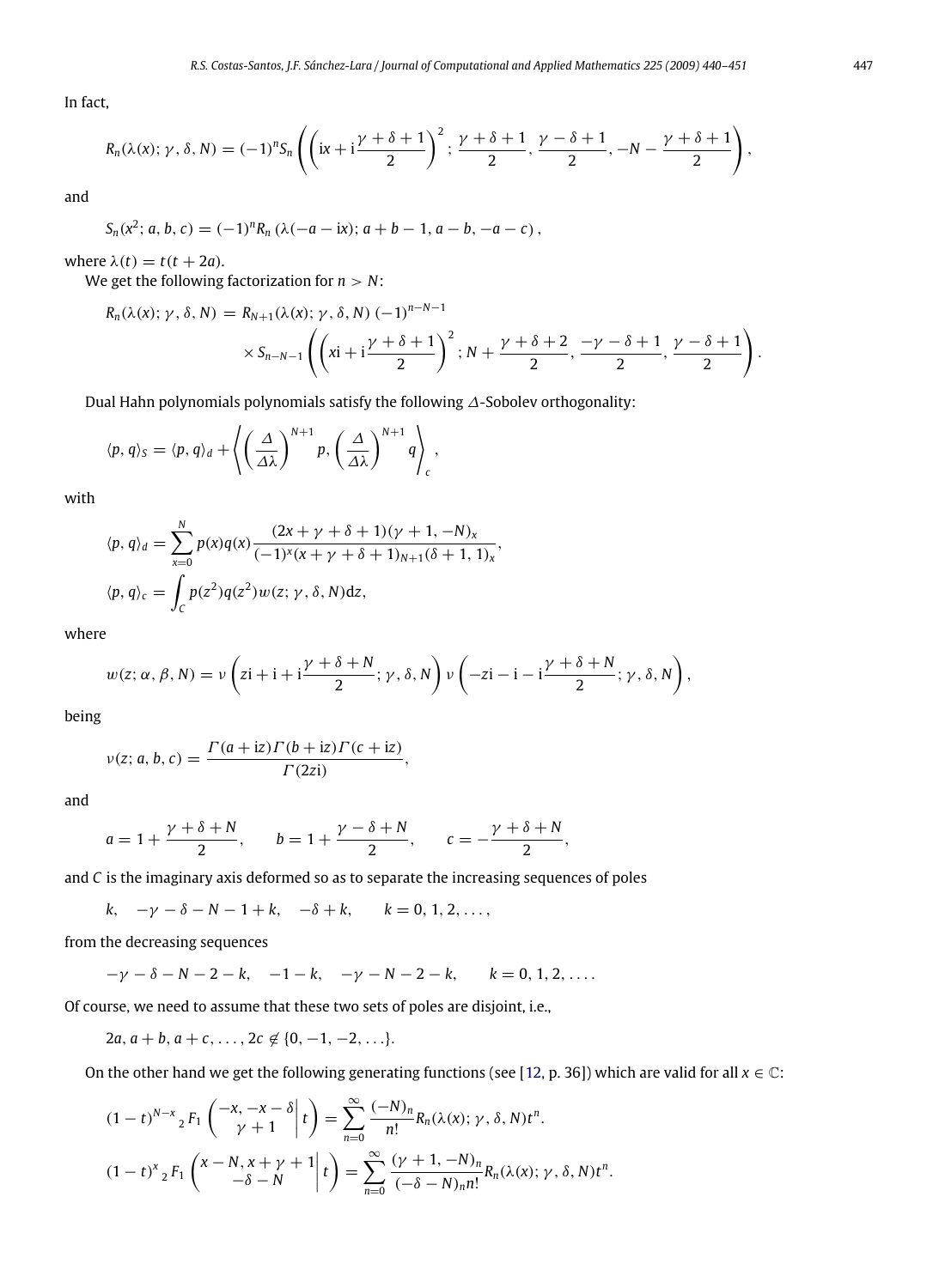#### <span id="page-9-1"></span>**5. Krawtchouk polynomials**

Similarly, properties for the Krawtchouk polynomials

$$
K_n(x; p, N) = (-N)_n p^n \, {}_{2}F_1\left(\begin{array}{c}n, -x \\ -N \end{array} \bigg| \, \frac{1}{p}\right), \tag{21}
$$

with  $p \in \mathbb{C}$ ,  $p \neq 0$ , 1, can be obtained via Meixner polynomials

<span id="page-9-3"></span>
$$
M_n(x; \beta, c) = \frac{c^n(\beta)_n}{(c-1)^n} {}_2F_1\left(\begin{array}{c}n, -x \\ \beta\end{array}\middle| 1-\frac{1}{c}\right), \quad \beta > 0, 0 < c < 1.
$$

In fact,

$$
K_n(x; p, N) = M_n\left(x; -N, \frac{p}{p-1}\right),
$$
  

$$
M_n(x; \beta, c) = K_n\left(x; -\beta, \frac{c}{c-1}\right),
$$

setting  $\beta = -N$  and  $c = p/(p - 1)$ .

We have the following factorization for the Krawtchouk polynomials for  $n > N$ :

$$
K_n(x; p, N) = K_{N+1}(x; p, N)M_{n-N-1}(x-N-1; N+2, p/(p-1)).
$$

Furthermore, these polynomials satisfy the following ∆-Sobolev orthogonality:

$$
\langle r, q \rangle_S = \langle r, q \rangle_d + \left\langle \Delta^{N+1} r, \Delta^{N+1} q \right\rangle_c,
$$

with

<span id="page-9-2"></span>
$$
\langle r, q \rangle_d = \sum_{x=0}^{N} r(x)q(x) \frac{p^x (1-p)^{N-x}}{\Gamma(x+1)\Gamma(N-x+1)},
$$
\n(22)

$$
\langle r, q \rangle_c = \int_C r(z)q(z)\Gamma(-z)\Gamma(1+z) \left(\frac{p}{1-p}\right)^z dz,
$$
\n(23)

where *C* is the imaginary axis deformed so as to separate the increasing from the decreasing sequence of poles of the weight function, in fact in this case we can consider the curve  $C = \{-1/2 + t : t \in \mathbb{R}\}.$ 

**Remark 7.** Note that the property of orthogonality for the Krawtchouk polynomials [\(22\)](#page-9-2) is valid for all  $p \in \mathbb{C}$ , with  $p \neq 0, 1$ by using an analytic continuation for the standard weight function associated with the Krawtchouk polynomials.

On the other hand, we get the following generating function (see [\[12,](#page-12-7) p. 47]) which is valid for all  $x \in \mathbb{C}$ :

$$
\left(1 - \frac{1-p}{p} t\right)^{x} (1+t)^{N-x} = \sum_{n=0}^{\infty} {N \choose n} K_n(x; p, N) t^{n}.
$$

#### <span id="page-9-0"></span>**6. Limit relations between hypergeometric orthogonal polynomials**

In this section, we study the limit relations involving the orthogonal polynomials, considered in this paper, associated with some families of polynomials of the Askey scheme of hypergeometric orthogonal polynomials [\[12\]](#page-12-7).

Let us now consider such limits for any  $n \in \mathbb{N}_0$ :

(1) Racah  $\rightarrow$  Hahn. If we take  $\gamma + 1 = -N$  and  $\delta \rightarrow \infty$  in the definition [\(19\)](#page-6-1) of the Racah polynomials, we obtain the Hahn polynomials defined by [\(2\).](#page-3-2) Hence

$$
\lim_{\delta \to \infty} R_n(\lambda(x); \alpha, \beta, -N-1, \delta) = h_n^{\alpha, \beta}(x; N).
$$

The Hahn polynomials can also be obtained from the Racah polynomials by taking  $\delta = -\beta - N - 1$  in the definition [\(19\)](#page-6-1) and letting  $\gamma \to \infty$ :

$$
\lim_{\gamma \to \infty} R_n(\lambda(x); \alpha, \beta, \gamma, -\beta - N - 1) = h_n^{\alpha, \beta}(x; N).
$$

Another way to do this is to take  $\alpha + 1 = -N$  and  $\beta \to \beta + \gamma + N + 1$  in the definition [\(19\)](#page-6-1) of the Racah polynomials and then take the limit  $\delta \to \infty$ . In that case we obtain the Hahn polynomials given by [\(2\)](#page-3-2) in the following way:

$$
\lim_{\delta \to \infty} R_n(\lambda(x); -N-1, \beta + \gamma + N + 1, \gamma, \delta) = h_n^{\gamma, \beta}(x; N).
$$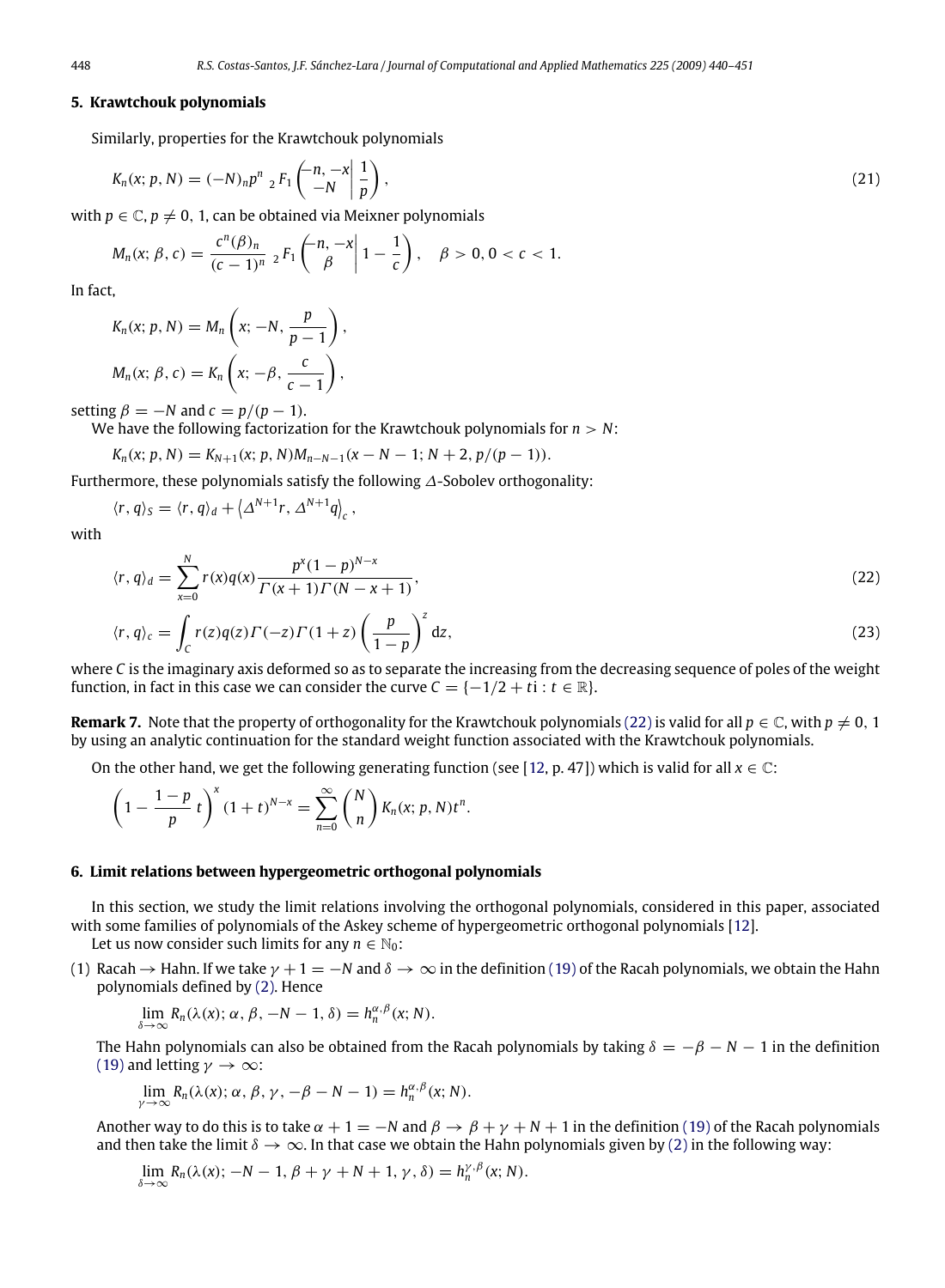(2) Racah  $\rightarrow$  Dual Hahn. If we take  $\alpha + 1 = -N$  and let  $\beta \rightarrow \infty$  in the definition [\(19\)](#page-6-1) of the Racah polynomials, then we obtain the dual Hahn polynomials defined by [\(20\).](#page-7-0) Hence

$$
\lim_{\beta \to \infty} R_n(\lambda(x); -N-1, \beta, \gamma, \delta) = R_n(\lambda(x); \gamma, \delta, N).
$$

If we take  $\beta = -\delta - N - 1$  and  $\alpha \rightarrow \infty$  in [\(19\),](#page-6-1) then we also obtain the dual Hahn polynomials:

$$
\lim_{\alpha \to \infty} R_n(\lambda(\alpha); \alpha, -\delta - N - 1, \gamma, \delta) = R_n(\lambda(\alpha); \gamma, \delta, N).
$$

Finally, if we take  $\gamma + 1 = -N$  and  $\delta \to \alpha + \delta + N + 1$  in the definition [\(19\)](#page-6-1) of the Racah polynomials and take the limit  $\beta \to \infty$  we find the dual Hahn polynomials given by [\(20\)](#page-7-0) in the following way:

$$
\lim_{\beta \to \infty} R_n(\lambda(x); \alpha, \beta, -N-1, \alpha+\delta+N+1) = R_n(\lambda(x); \alpha, \delta, N).
$$

(3) Hahn  $\rightarrow$  Krawtchouk. If we take  $\alpha = (1 - p)t$  and  $\beta = pt$  in the definition [\(2\)](#page-3-2) of the Hahn polynomials and let  $t \rightarrow \infty$ we obtain the Krawtchouk polynomials defined by [\(21\):](#page-9-3)

$$
\lim_{t\to\infty} h_n^{(1-p)t,pt}(x;N) = K_n(x;p,N).
$$

(4) Dual Hahn  $\rightarrow$  Krawtchouk. In the same way we find the Krawtchouk polynomials from the dual Hahn polynomials by setting  $\gamma = pt$ ,  $\delta = (1 - p)t$  in [\(20\)](#page-7-0) and letting  $t \to \infty$ :

$$
\lim_{t\to\infty}R_n(\lambda(x); pt, (1-p)t, N)=K_n(x; p, N).
$$

**Remark 8.** The proof of each one of these limits is straightforward once one reduces the hypergeometric representation of each family as we did for the Hahn polynomials (see [\(8\)\)](#page-4-0) which is valid for all  $n \in \mathbb{N}_0$ .

#### **Acknowledgements**

We thank the referees for their suggestions which have improved the presentation of the paper.

The authors also wish to thank R. Álvarez-Nodarse, F. Marcellán, J.J. Moreno-Balcázar and A. Zarzo, for their useful suggestions and comments. The research of RSCS has been supported by Dirección General de Investigación del Ministerio de Educación y Ciencia of Spain under grant MTM2006-13000-C03-02. The research of JFSL has been supported by Secretaría de Estado de Universidades e Investigación del Ministerio de Educación y Ciencia of Spain and by Junta de Andalucía, grant FQM229.

#### <span id="page-10-0"></span>**Appendix. Orthogonality relations for Meixner polynomials with general parameter**

In this appendix we will show that Meixner polynomials,  $\{M_n(x; \beta, c)\}_{n>0}$ , with  $c < 0$  and  $\beta \in \mathbb{C}$ , can be provided with a property of orthogonality which can be obtained through a process limit from the continuous Hahn polynomials.

From the TTRR of the continuous Hahn polynomials it is straightforward to obtain the following relation

<span id="page-10-1"></span>
$$
p_{n+1}\left(ix; 0, -\frac{t}{c}, t, \beta\right) = (x - B_n)p_n\left(ix; 0, -\frac{t}{c}, t, \beta\right) - C_np_{n-1}\left(ix; 0, -\frac{t}{c}, t, \beta\right),\tag{A.1}
$$

where  $t \in \mathbb{R}^+$ , and

$$
B_n = \frac{n(n - \frac{t}{c} + t - 1)(n - \frac{t}{c} + \beta - 1)}{(2n - \frac{t}{c} + t + \beta - 2)(2n - \frac{t}{c} + t + \beta - 1)} - \frac{(n - \frac{t}{c} + t + \beta - 1)(n + t)(n + \beta)}{(2n - \frac{t}{c} + t + \beta - 1)(2n - \frac{t}{c} + t + \beta)},
$$
  

$$
C_n = \frac{n(n - \frac{t}{c} + t - 1)(n - \frac{t}{c} + \beta - 1)(n - \frac{t}{c} + t + \beta - 2)(n + t - 1)(n + \beta - 1)}{(2n - \frac{t}{c} + t + \beta - 1)(2n - \frac{t}{c} + t + \beta - 2)^2(2n - \frac{t}{c} + t + \beta - 3)}.
$$

Since

$$
\lim_{|t|\to\infty} B_n = \frac{n + c(n+\beta)}{1-c},
$$
  

$$
\lim_{|t|\to\infty} -C_n = \frac{nc(n+\beta-1)}{(c-1)^2},
$$

coincide with the coefficients of the TTRR for the monic Meixner polynomials, with initial conditions  $p_{-1} = 0$  and  $p_0 = 1$ , one deduces

$$
\lim_{|t| \to \infty} (-i)^n p_n(ix; 0, -t/c, t, \beta) = M_n(x; \beta, c), \quad n = 0, 1, 2, ..., \tag{A.2}
$$

by using induction in [\(A.1\).](#page-10-1)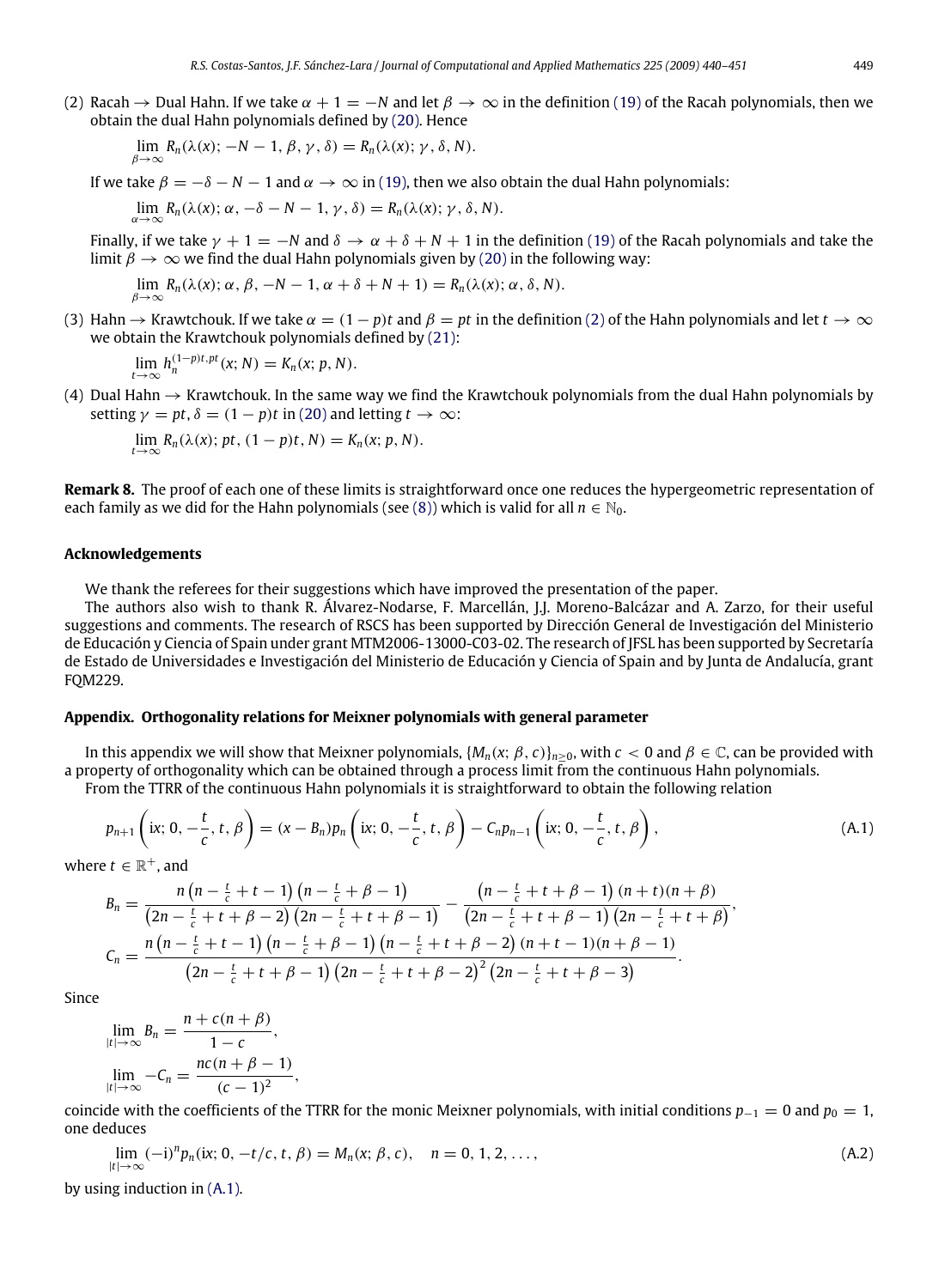**Proposition 9.** *For any*  $\beta$ ,  $c \in \mathbb{C}$ ,  $c \notin [0, \infty)$  *and*  $-\beta \notin \mathbb{N}$ , the following property of orthogonality for the Meixner polynomials *fulfills:*

<span id="page-11-7"></span>
$$
\int_{C} M_{n}(z; c, \beta) z^{m} \Gamma(-z) \Gamma(\beta + z) (-c)^{z} dz = 0, \quad 0 \leq m < n, n = 0, 1, 2, ...
$$
\n(A.3)

*where C is a complex contour from*  $-\infty$ *i to*  $\infty$ *i separating the increasing poles* {0, 1, 2, . . .}*from the decreasing poles* {−*β, −β* −  $1, -\beta - 2, \ldots$ }.

**Proof.** We prove the result for  $c < 0$ , thus the general case is obtained by analytic continuation.

Let us assume that  $\beta$  is such that the contour  $C = \{-1/2 + yi : y \in \mathbb{R}\}$  separates the poles of  $\Gamma(\beta + z)$  from the poles of  $\Gamma(-z)$ , i.e.,  $\Re \beta > 1/2$ , and let us take the normalized weight for the continuous Hahn polynomials (see [\(6\)\)](#page-3-4)

$$
W_t(z) = \frac{w(iz; 0, -t/c, t, \beta)}{\Gamma(-t/c)\Gamma(t)} = \Gamma(-z) \frac{\Gamma(-t/c - z)}{\Gamma(-t/c)} \frac{\Gamma(t + z)}{\Gamma(t)} \Gamma(\beta + z).
$$

Notice that

$$
\lim_{t \to \infty} W_t(z) = \Gamma(-z) \Gamma(\beta + z) (-c)^z =: W(z),
$$

pointwise in *C* by using the Stirling formula

$$
\Gamma(z) = \sqrt{2\pi} z^{z-\frac{1}{2}} e^{-z} (1 + o(1)), \quad z \to \infty, |\arg(z)| < \pi.
$$

It is known that

$$
|\Gamma(x+iy)| \leq |\Gamma(x)|, \quad \forall x, y \in \mathbb{R},
$$

hence

<span id="page-11-6"></span>
$$
|W_t(z)| \leq |\Gamma(-z) \Gamma(\beta + z)|. \tag{A.4}
$$

Using once again induction on  $(A,1)$  and due to the exponential behavior of the right-hand side of  $(A,4)$  at the endpoints of *C*, one obtains that

 $p_n(iz; 0, -t/c, t, \beta)W_t(z)$ 

is dominated by an integrable function on *C*. Thus, from the dominated convergence theorem

$$
\lim_{t\to\infty}\int_C(-i)^{n+1}p_n(iz;0,-t/c,t,\beta)z^mW_t(z)dz=\int_C M_n(z;\beta,c)z^mW(z)dz.
$$

On the other side since *C* also separates the poles of  $\Gamma(-t/c - z)$  from the poles of  $\Gamma(t + z)$ , we get

$$
\int_C (-i)^{n+1} p_{n+1}(iz; 0, -t/c, t, \beta) z^m W_t(z) = 0.
$$

Thus [\(A.3\)](#page-11-7) holds for  $\Re \beta > 1/2$ .

The general case is straightforward by using that if *C* is a contour separating the poles and  $C_1 = \{\lambda + yi : y \in \mathbb{R}\}$ , where  $\lambda \in (0, 1)$ ,  $\lambda \neq \Re \beta$ , which does not separate the poles, then the integral through *C* and *C*<sub>1</sub> differs on a finite number of residues.

The case  $c > 0$  cannot be considered by an integral of the form  $(A,3)$  since it diverges. However, when  $|c| < 1$ ,  $(A,3)$  is rewritten on the form (see [\[16,](#page-12-10) Section 5.6] for details)

$$
\sum_{x=0}^{\infty} M_n(x; c, \beta) x^m \frac{\Gamma(\beta + x) c^x}{x!} = 0,
$$

which is also valid for  $c \in (0, 1)$  and coincides with the very well-known orthogonal relations for Meixner polynomials.

#### **References**

- <span id="page-11-2"></span>[1] M. Alfaro, R. Álvarez-Nodarse, A characterization of the classical orthogonal discrete and *q*-polynomials, J. Comput. Appl. Math. 201 (2007) 48–54.
- <span id="page-11-1"></span><span id="page-11-0"></span>[2] M. Alfaro, T.E. Pérez, M.A. Piñar, M.L. Rezola, Sobolev orthogonal polynomials: The discrete-continuous case, Methods Appl. Anal. 6 (1999) 593–616. [3] M. Alfaro, M. Álvarez de Morales, M.L. Rezola, Orthogonality of the Jacobi polynomials with negative integer parameters, J. Comput. Appl. Math. 145
- (2002) 379–386.
- <span id="page-11-5"></span>[4] R. Álvarez-Nodarse, On characterizations of classical polynomials, J. Comput. Appl. Math. 196 (2006) 320–337.
- <span id="page-11-4"></span>[5] R. Askey, Continuous Hahn polynomials, J. Phys. A 18 (1985) 1017–1019.
- <span id="page-11-3"></span>[6] N.M. Atakishiev, S.K. Suslov, The Hahn and Meixner polynomials of an imaginary argument and some of their applications, J. Phys. A 18 (1985) 1583–1596.